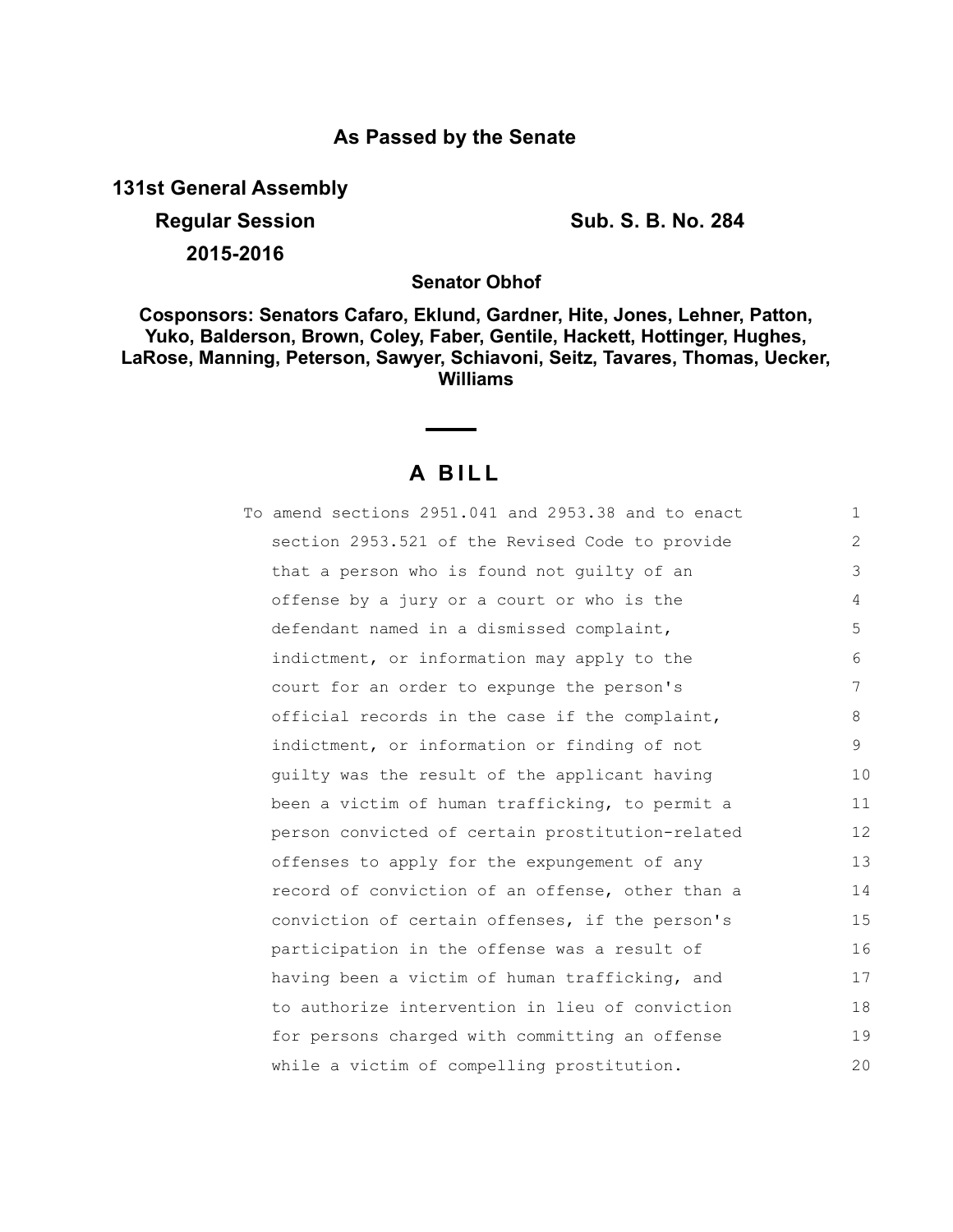### **BE IT ENACTED BY THE GENERAL ASSEMBLY OF THE STATE OF OHIO:**

**Section 1.** That sections 2951.041 and 2953.38 be amended and section 2953.521 of the Revised Code be enacted to read as follows: 21 22 23

**Sec. 2951.041.** (A)(1) If an offender is charged with a criminal offense, including but not limited to a violation of section 2913.02, 2913.03, 2913.11, 2913.21, 2913.31, or 2919.21 of the Revised Code, and the court has reason to believe that drug or alcohol usage by the offender was a factor leading to the criminal offense with which the offender is charged or that, at the time of committing that offense, the offender had a mental illness, was a person with intellectual disability, or was a victim of a violation of section 2905.32 or 2907.21 of the Revised Code and that the mental illness, status as a person with intellectual disability, or fact that the offender was a victim of a violation of section 2905.32 or 2907.21 of the Revised Code was a factor leading to the offender's criminal behavior, the court may accept, prior to the entry of a guilty plea, the offender's request for intervention in lieu of conviction. The request shall include a statement from the offender as to whether the offender is alleging that drug or alcohol usage by the offender was a factor leading to the criminal offense with which the offender is charged or is alleging that, at the time of committing that offense, the offender had a mental illness, was a person with intellectual disability, or was a victim of a violation of section 2905.32 or 2907.21 of the Revised Code and that the mental illness, status as a person with intellectual disability, or fact that the offender was a victim of a violation of section 2905.32 or 24 25  $26$ 27 28 29 30 31 32 33 34 35 36 37 38 39 40 41 42 43 44 45 46 47 48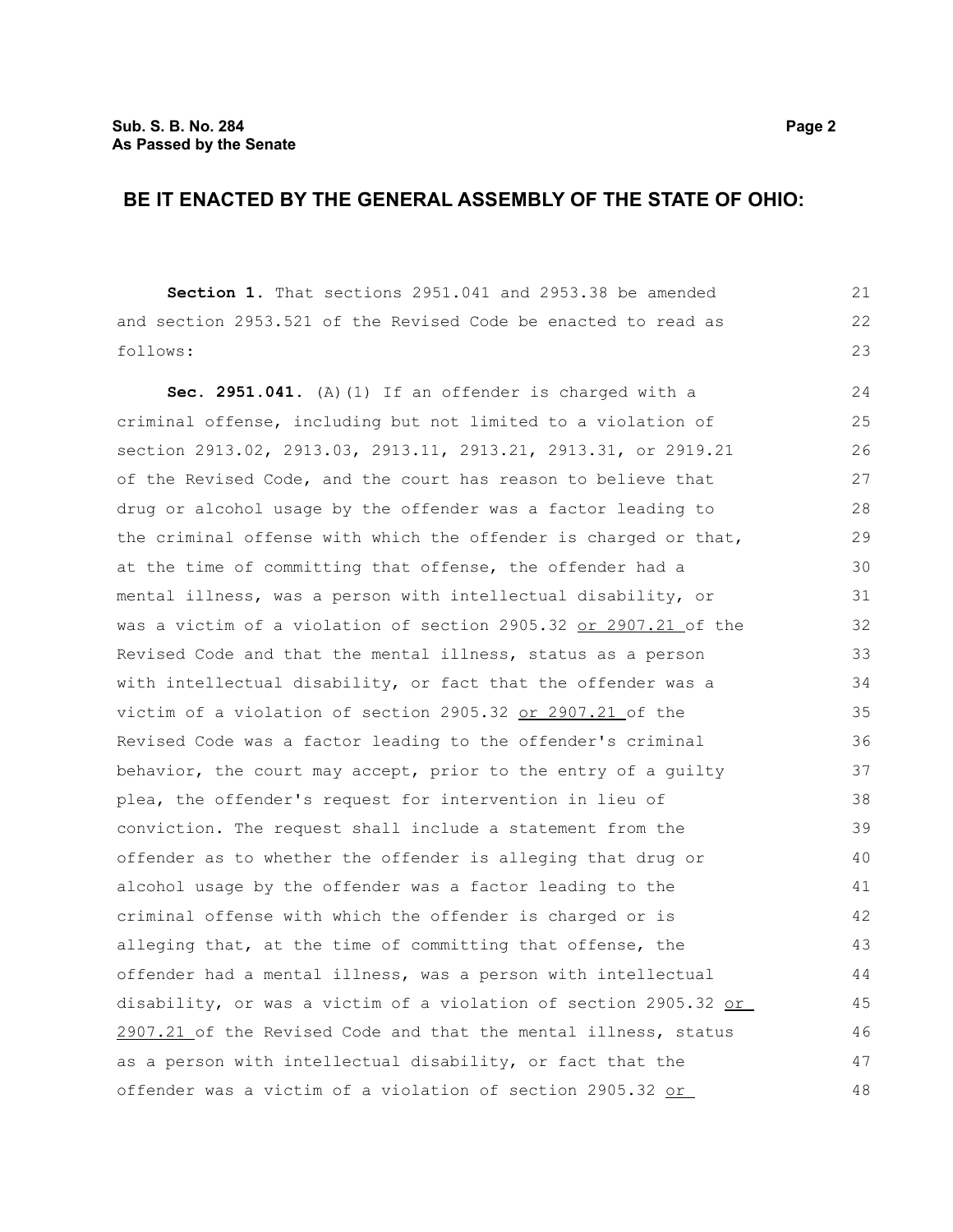2907.21 of the Revised Code was a factor leading to the criminal offense with which the offender is charged. The request also shall include a waiver of the defendant's right to a speedy trial, the preliminary hearing, the time period within which the grand jury may consider an indictment against the offender, and arraignment, unless the hearing, indictment, or arraignment has already occurred. The court may reject an offender's request without a hearing. If the court elects to consider an offender's request, the court shall conduct a hearing to determine whether the offender is eligible under this section for intervention in lieu of conviction and shall stay all criminal proceedings pending the outcome of the hearing. If the court schedules a hearing, the court shall order an assessment of the offender for the purpose of determining the offender's eligibility for intervention in lieu of conviction and recommending an appropriate intervention plan. 49 50 51 52 53 54 55 56 57 58 59 60 61 62 63 64

If the offender alleges that drug or alcohol usage by the offender was a factor leading to the criminal offense with which the offender is charged, the court may order that the offender be assessed by a community addiction services provider or a properly credentialed professional for the purpose of determining the offender's eligibility for intervention in lieu of conviction and recommending an appropriate intervention plan. The community addiction services provider or the properly credentialed professional shall provide a written assessment of the offender to the court. 65 66 67 68 69 70 71 72 73 74

(2) The victim notification provisions of division (C) of section 2930.06 of the Revised Code apply in relation to any hearing held under division (A)(1) of this section. 75 76 77

(B) An offender is eligible for intervention in lieu of

78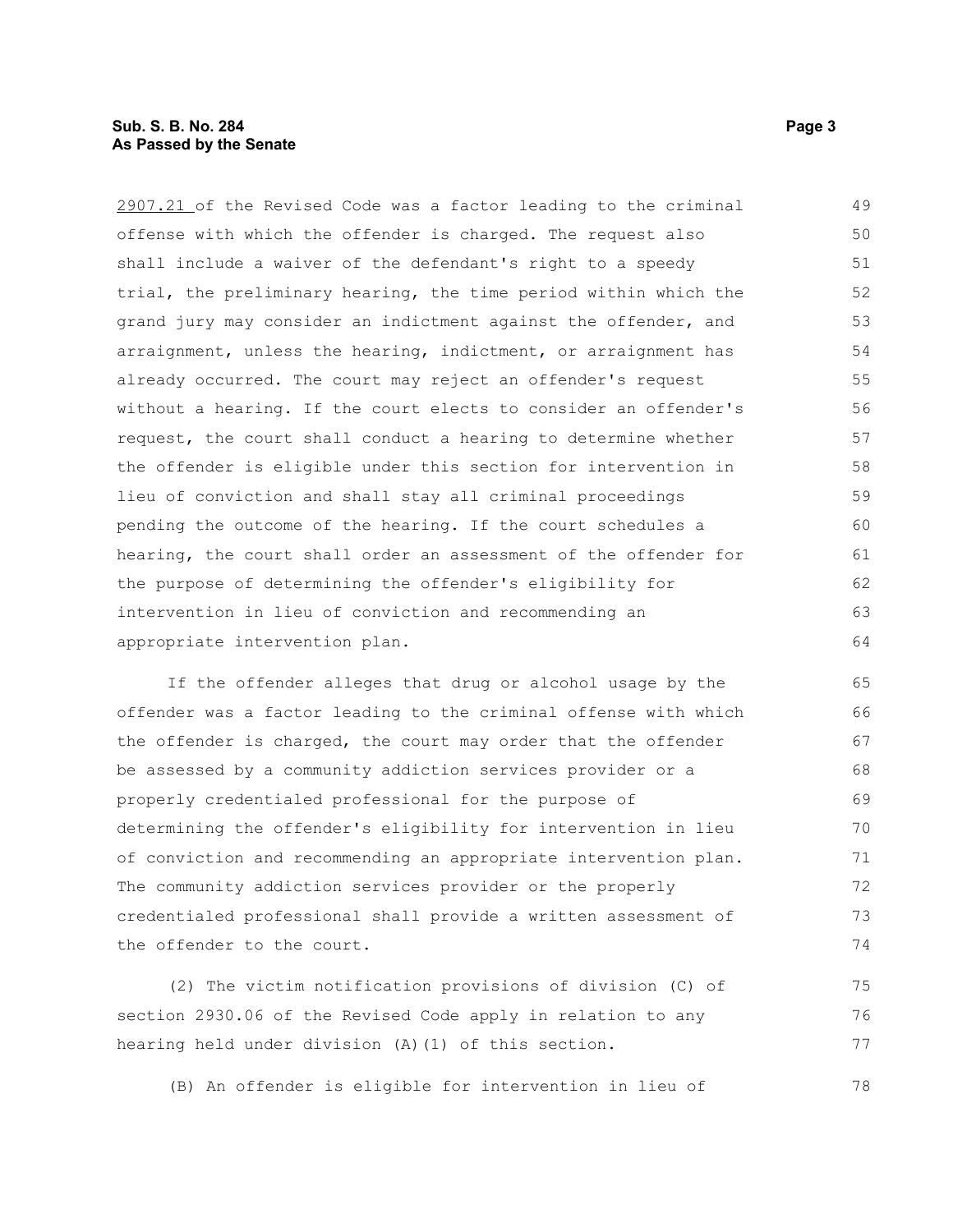conviction if the court finds all of the following:

(1) The offender previously has not been convicted of or pleaded guilty to a felony offense of violence or previously has been convicted of or pleaded guilty to any felony that is not an offense of violence and the prosecuting attorney recommends that the offender be found eligible for participation in intervention in lieu of treatment under this section, previously has not been through intervention in lieu of conviction under this section or any similar regimen, and is charged with a felony for which the court, upon conviction, would impose a community control sanction on the offender under division (B)(2) of section 2929.13 of the Revised Code or with a misdemeanor. 80 81 82 83 84 85 86 87 88 89 90

(2) The offense is not a felony of the first, second, or third degree, is not an offense of violence, is not a violation of division (A)(1) or (2) of section 2903.06 of the Revised Code, is not a violation of division (A)(1) of section 2903.08 of the Revised Code, is not a violation of division (A) of section 4511.19 of the Revised Code or a municipal ordinance that is substantially similar to that division, and is not an offense for which a sentencing court is required to impose a mandatory prison term, a mandatory term of local incarceration, or a mandatory term of imprisonment in a jail. 91 92 93 94 95 96 97 98 99 100

(3) The offender is not charged with a violation of section 2925.02, 2925.04, or 2925.06 of the Revised Code, is not charged with a violation of section 2925.03 of the Revised Code that is a felony of the first, second, third, or fourth degree, and is not charged with a violation of section 2925.11 of the Revised Code that is a felony of the first, second, or third degree. 101 102 103 104 105 106 107

(4) If an offender alleges that drug or alcohol usage by

79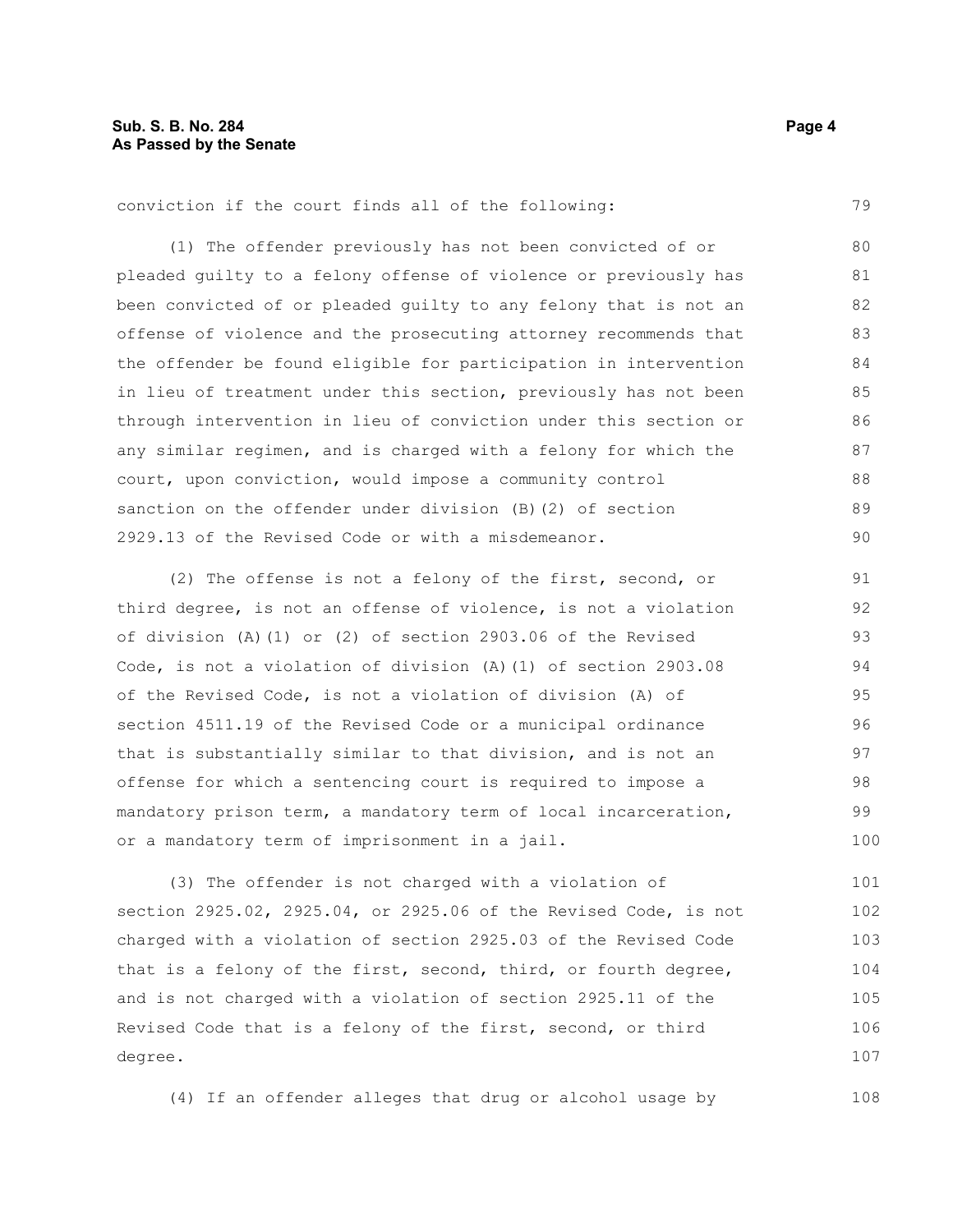#### **Sub. S. B. No. 284 Page 5 As Passed by the Senate**

the offender was a factor leading to the criminal offense with which the offender is charged, the court has ordered that the offender be assessed by a community addiction services provider or a properly credentialed professional for the purpose of determining the offender's eligibility for intervention in lieu of conviction and recommending an appropriate intervention plan, the offender has been assessed by a community addiction services provider of that nature or a properly credentialed professional in accordance with the court's order, and the community addiction services provider or properly credentialed professional has filed the written assessment of the offender with the court. 109 110 111 112 113 114 115 116 117 118 119 120

(5) If an offender alleges that, at the time of committing the criminal offense with which the offender is charged, the offender had a mental illness, was a person with intellectual disability, or was a victim of a violation of section 2905.32 or 2907.21 of the Revised Code and that the mental illness, status as a person with intellectual disability, or fact that the offender was a victim of a violation of section 2905.32 or 2907.21 of the Revised Code was a factor leading to that offense, the offender has been assessed by a psychiatrist, psychologist, independent social worker, licensed professional clinical counselor, or independent marriage and family therapist for the purpose of determining the offender's eligibility for intervention in lieu of conviction and recommending an appropriate intervention plan. 121 122 123 124 125 126 127 128 129 130 131 132 133 134

(6) The offender's drug usage, alcohol usage, mental illness, or intellectual disability, or the fact that the offender was a victim of a violation of section 2905.32 or 2907.21 of the Revised Code, whichever is applicable, was a factor leading to the criminal offense with which the offender 135 136 137 138 139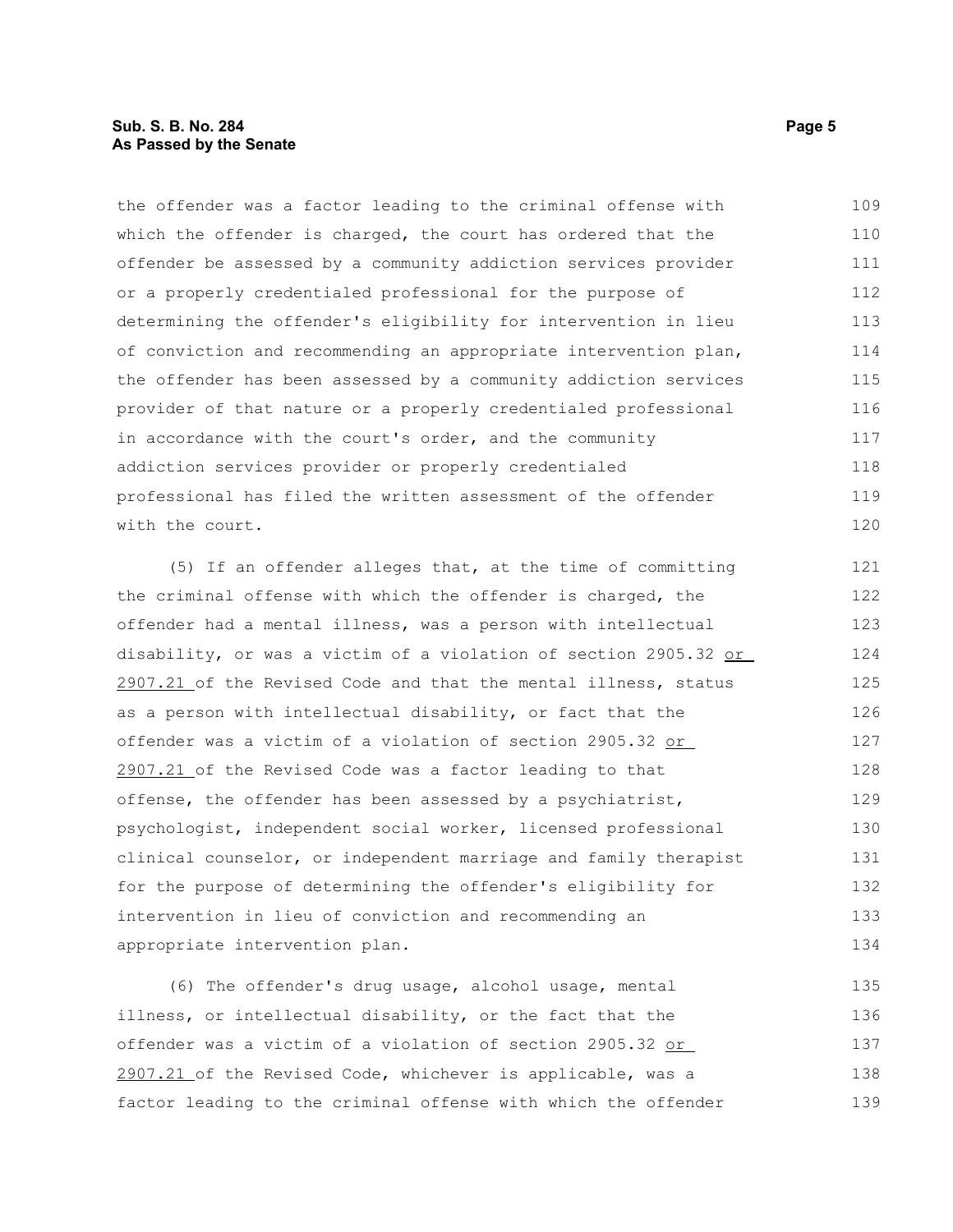is charged, intervention in lieu of conviction would not demean the seriousness of the offense, and intervention would substantially reduce the likelihood of any future criminal activity. 140 141 142 143

(7) The alleged victim of the offense was not sixty-five years of age or older, permanently and totally disabled, under thirteen years of age, or a peace officer engaged in the officer's official duties at the time of the alleged offense. 144 145 146 147

(8) If the offender is charged with a violation of section 2925.24 of the Revised Code, the alleged violation did not result in physical harm to any person, and the offender previously has not been treated for drug abuse. 148 149 150 151

(9) The offender is willing to comply with all terms and conditions imposed by the court pursuant to division (D) of this section. 152 153 154

(10) The offender is not charged with an offense that would result in the offender being disqualified under Chapter 4506. of the Revised Code from operating a commercial motor vehicle or would subject the offender to any other sanction under that chapter. 155 156 157 158 159

(C) At the conclusion of a hearing held pursuant to division (A) of this section, the court shall enter its determination as to whether the offender is eligible for intervention in lieu of conviction and as to whether to grant the offender's request. If the court finds under division (B) of this section that the offender is eligible for intervention in lieu of conviction and grants the offender's request, the court shall accept the offender's plea of guilty and waiver of the defendant's right to a speedy trial, the preliminary hearing, 160 161 162 163 164 165 166 167 168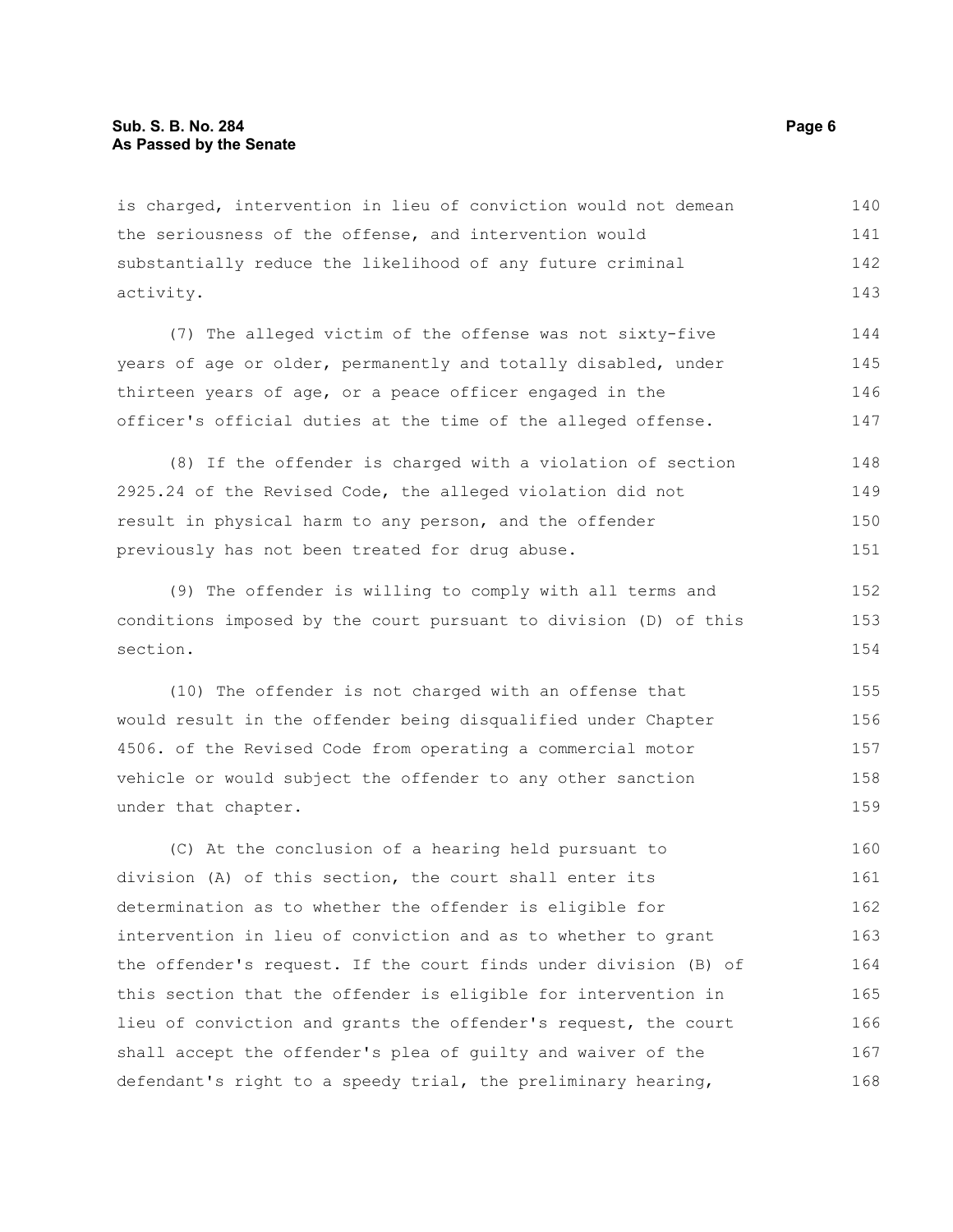#### **Sub. S. B. No. 284 Page 7 As Passed by the Senate**

the time period within which the grand jury may consider an indictment against the offender, and arraignment, unless the hearing, indictment, or arraignment has already occurred. In addition, the court then may stay all criminal proceedings and order the offender to comply with all terms and conditions imposed by the court pursuant to division (D) of this section. If the court finds that the offender is not eligible or does not grant the offender's request, the criminal proceedings against the offender shall proceed as if the offender's request for intervention in lieu of conviction had not been made. 169 170 171 172 173 174 175 176 177 178

(D) If the court grants an offender's request for intervention in lieu of conviction, the court shall place the offender under the general control and supervision of the county probation department, the adult parole authority, or another appropriate local probation or court services agency, if one exists, as if the offender was subject to a community control sanction imposed under section 2929.15, 2929.18, or 2929.25 of the Revised Code. The court shall establish an intervention plan for the offender. The terms and conditions of the intervention plan shall require the offender, for at least one year from the date on which the court grants the order of intervention in lieu of conviction, to abstain from the use of illegal drugs and alcohol, to participate in treatment and recovery support services, and to submit to regular random testing for drug and alcohol use and may include any other treatment terms and conditions, or terms and conditions similar to community control sanctions, which may include community service or restitution, that are ordered by the court. 179 180 181 182 183 184 185 186 187 188 189 190 191 192 193 194 195 196

(E) If the court grants an offender's request for intervention in lieu of conviction and the court finds that the offender has successfully completed the intervention plan for 197 198 199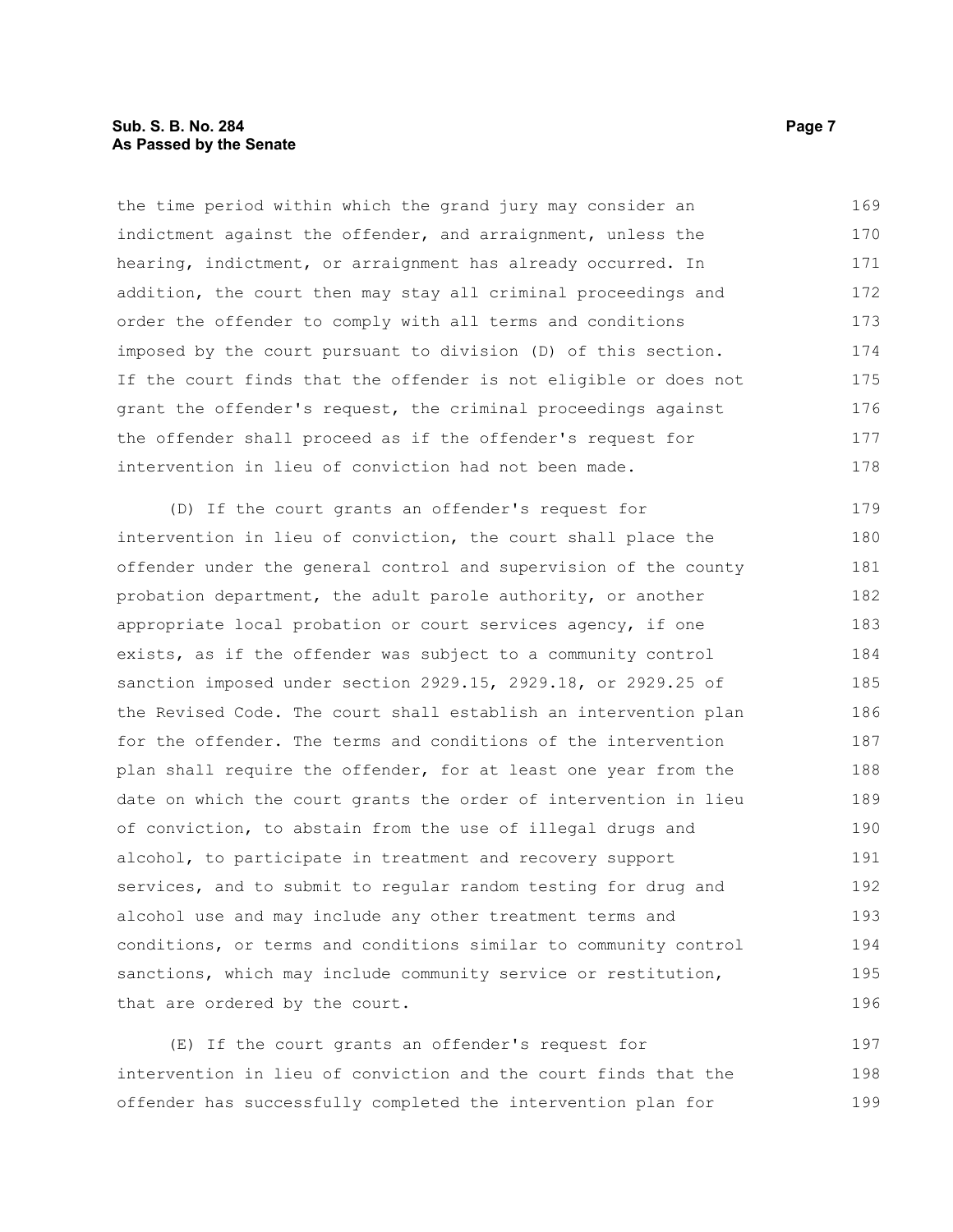#### **Sub. S. B. No. 284 Page 8 As Passed by the Senate**

the offender, including the requirement that the offender abstain from using illegal drugs and alcohol for a period of at least one year from the date on which the court granted the order of intervention in lieu of conviction, the requirement that the offender participate in treatment and recovery support services, and all other terms and conditions ordered by the court, the court shall dismiss the proceedings against the offender. Successful completion of the intervention plan and period of abstinence under this section shall be without adjudication of guilt and is not a criminal conviction for purposes of any disqualification or disability imposed by law and upon conviction of a crime, and the court may order the sealing of records related to the offense in question in the manner provided in sections 2953.31 to 2953.36 of the Revised Code. 200 201 202 203 204 205 206 207 208 209 210 211 212 213 214

(F) If the court grants an offender's request for intervention in lieu of conviction and the offender fails to comply with any term or condition imposed as part of the intervention plan for the offender, the supervising authority for the offender promptly shall advise the court of this failure, and the court shall hold a hearing to determine whether the offender failed to comply with any term or condition imposed as part of the plan. If the court determines that the offender has failed to comply with any of those terms and conditions, it shall enter a finding of guilty and shall impose an appropriate sanction under Chapter 2929. of the Revised Code. If the court sentences the offender to a prison term, the court, after consulting with the department of rehabilitation and correction regarding the availability of services, may order continued court-supervised activity and treatment of the offender during the prison term and, upon consideration of reports received from 215 216 217 218 219 220 221 222 223 224 225 226 227 228 229 230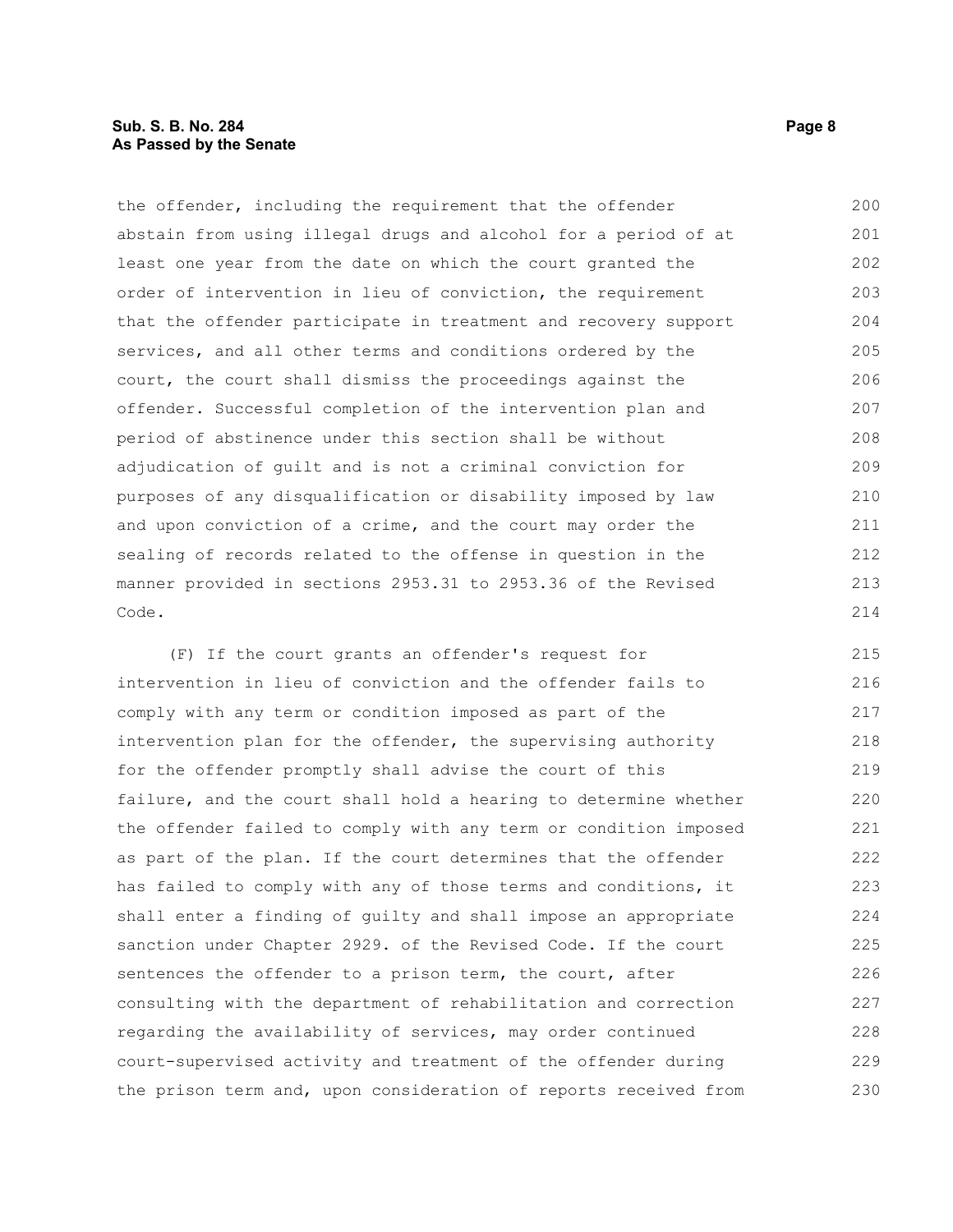| the department concerning the offender's progress in the program | 231 |
|------------------------------------------------------------------|-----|
| of activity and treatment, may consider judicial release under   | 232 |
| section 2929.20 of the Revised Code.                             | 233 |
| (G) As used in this section:                                     | 234 |
| (1) "Community addiction services provider" has the same         | 235 |
| meaning as in section 5119.01 of the Revised Code.               | 236 |
| (2) "Community control sanction" has the same meaning as         | 237 |
| in section 2929.01 of the Revised Code.                          | 238 |
| (3) "Intervention in lieu of conviction" means any court-        | 239 |
| supervised activity that complies with this section.             | 240 |
| (4) "Peace officer" has the same meaning as in section           | 241 |
| 2935.01 of the Revised Code.                                     | 242 |
| (5) "Mental illness" and "psychiatrist" have the same            | 243 |
| meanings as in section 5122.01 of the Revised Code.              | 244 |
| (6) "Person with intellectual disability" means a person         | 245 |
| having significantly subaverage general intellectual functioning | 246 |
| existing concurrently with deficiencies in adaptive behavior,    | 247 |
| manifested during the developmental period.                      | 248 |
| (7) "Psychologist" has the same meaning as in section            | 249 |
| 4732.01 of the Revised Code.                                     | 250 |
| (H) Whenever the term "mentally retarded person" is used         | 251 |
| in any statute, rule, contract, grant, or other document, the    | 252 |
| reference shall be deemed to include a "person with intellectual | 253 |
| disability," as defined in this section.                         | 254 |
| Sec. 2953.38. (A) As used in this section:                       | 255 |
| (1) "Expunge" means to destroy, delete, or erase a record        | 256 |
| as appropriate for the record's physical or electronic form or   | 257 |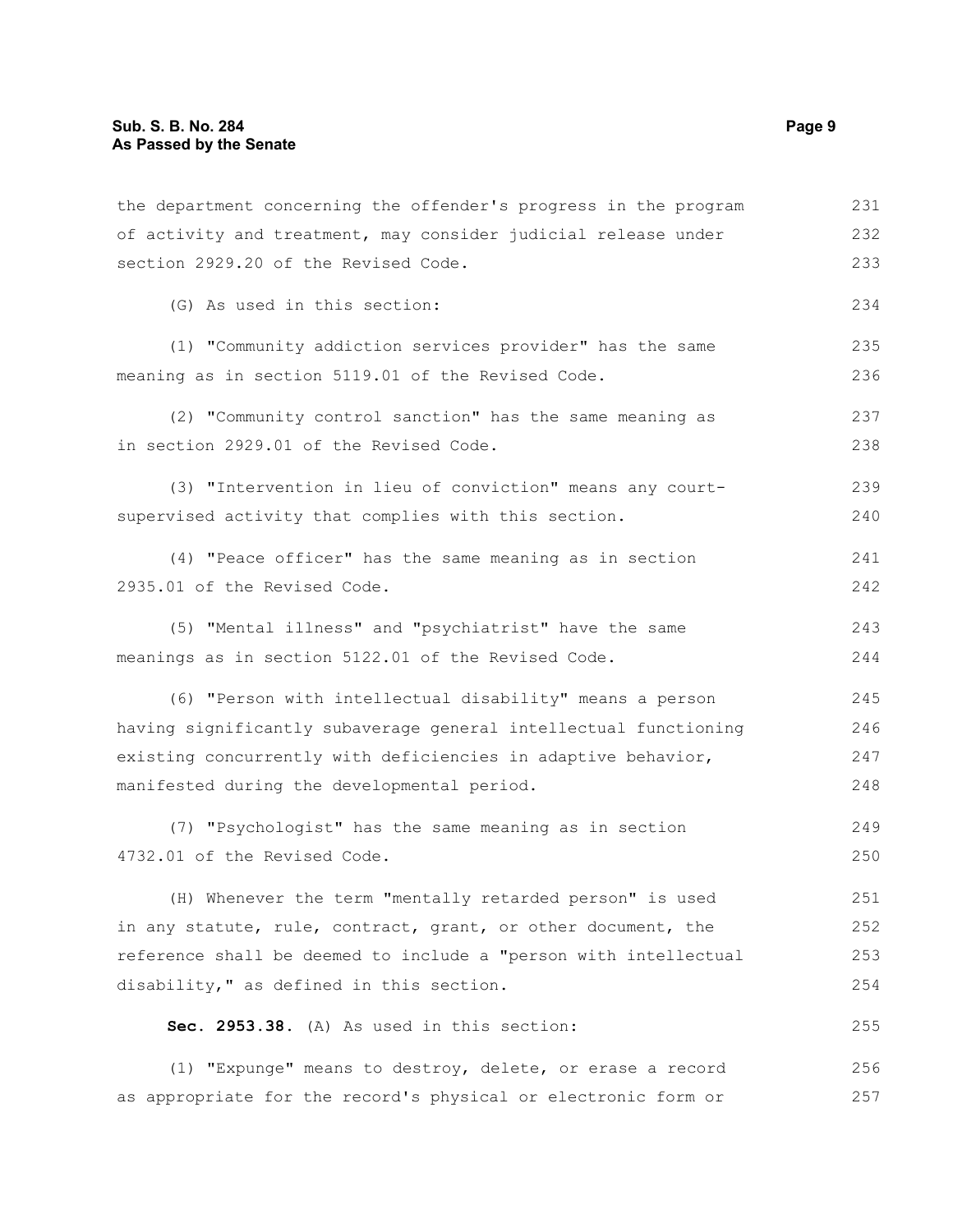| characteristic so that the record is permanently irretrievable.  | 258 |
|------------------------------------------------------------------|-----|
| (2) "Prosecutor" has the same meaning as in section              | 259 |
| 2953.31 of the Revised Code.                                     | 260 |
| (3) "Record of conviction" means the any record related to       | 261 |
| a conviction of or plea of guilty to an offense.                 | 262 |
| (4) "Victim of human trafficking" means a person who is or       | 263 |
| was a victim of a violation of section 2905.32 of the Revised    | 264 |
| Code, regardless of whether anyone has been convicted of a       | 265 |
| violation of that section or of any other section for            | 266 |
| victimizing the person.                                          | 267 |
| (B) Any person who is or was convicted of a violation of         | 268 |
| section 2907.24, 2907.241, or 2907.25 of the Revised Code may    | 269 |
| apply to the sentencing court for the expungement of the record  | 270 |
| of conviction if of any offense, other than a record of          | 271 |
| conviction of a violation of section 2903.01, 2903.02, or        | 272 |
| 2907.02 of the Revised Code, the person's participation in the   | 273 |
| offense which was a result of the person having been a victim of | 274 |
| human trafficking. The person may file the application at any    | 275 |
| time. The application may request an order to expunge the record | 276 |
| of conviction for more than one offense, but if it does, the     | 277 |
| court shall consider the request for each offense separately as  | 278 |
| if a separate application had been made for each offense and all | 279 |
| references in divisions (B) to (H) of this section to "the       | 280 |
| offense" or "that offense" mean each of those offenses that are  | 281 |
| the subject of the application. The application shall do all of  | 282 |
| the following:                                                   | 283 |
| (1) Identify the applicant, the offense for which the            | 284 |
| expungement is sought, the date of the conviction of that        | 285 |
| offense, and the court in which the conviction occurred;         | 286 |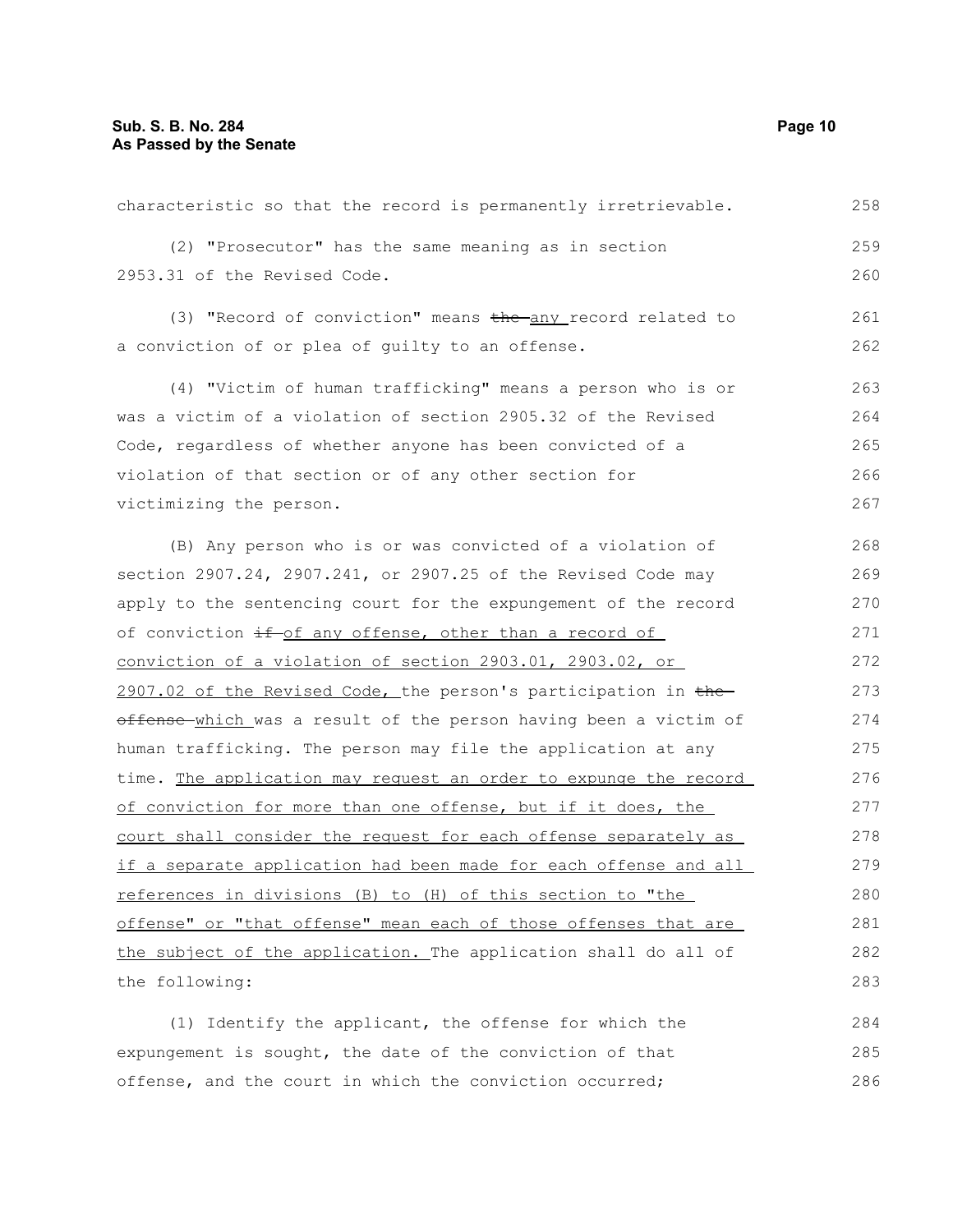(2) Describe the evidence and provide copies of any documentation showing that the person is entitled to relief under this section; (3) Include a request for expungement of the record of conviction of that offense under this section. (C) The court may deny an application made under division (B) of this section if it finds that the application fails to assert grounds on which relief may be granted. (D) If the court does not deny an application under division (C) of this section, it shall set a date for a hearing and shall notify the prosecutor for the case from which the record of conviction resulted of the hearing on the application. The prosecutor may object to the granting of the application by filing an objection with the court prior to the date set for the hearing. The prosecutor shall specify in the objection the reasons for believing a denial of the application is justified. The court may direct its regular probation officer, a state probation officer, or the department of probation of the county in which the applicant resides to make inquiries and written reports as the court requires concerning the applicant. (E) At the hearing held under division (D) of this 287 288 289 290 291 292 293 294 295 296 297 298 299 300 301 302 303 304 305 306 307

section, the court shall do both of the following: (1) If the prosecutor has filed an objection, consider the reasons against granting the application specified by the 308 309 310

prosecutor in the objection;

(2) Determine whether the applicant has demonstrated by a preponderance of the evidence that the applicant's participation in the offense that is the subject of the application was a result of the applicant having been a victim of human 312 313 314 315

311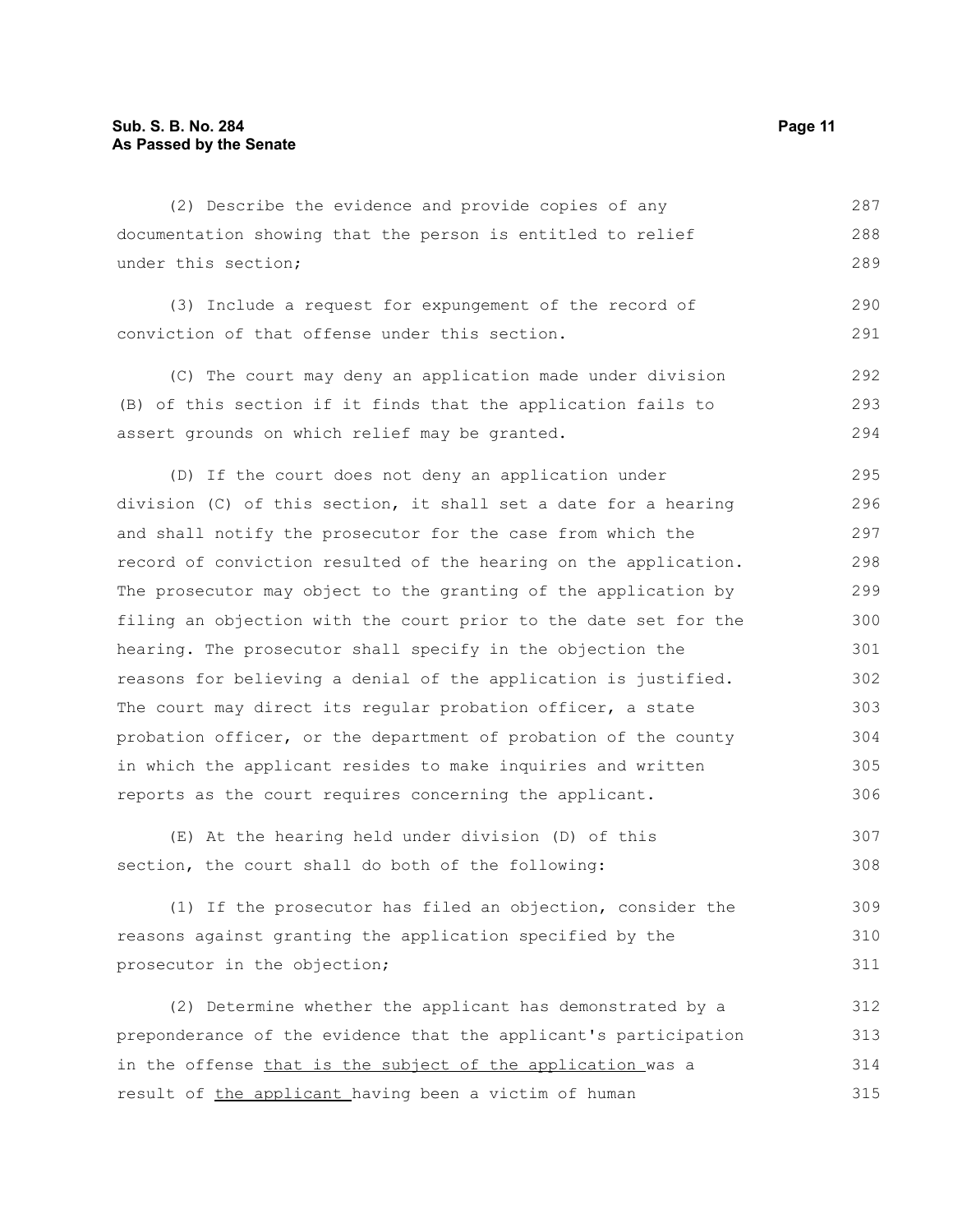#### trafficking.

316

328 329

| (F) If after a hearing the court finds that the applicant        | 317 |
|------------------------------------------------------------------|-----|
| has demonstrated by a preponderance of the evidence that the     | 318 |
| applicant's participation in the offense that is the subject of  | 319 |
| the application was the result of the applicant having been a    | 320 |
| victim of human trafficking, the court shall grant the           | 321 |
| application and order that the record of conviction be expunged. | 322 |

(G)(1) The court shall send notice of the order of expungement to each public office or agency that the court has reason to believe may have an official record pertaining to the case if the court, after complying with division (E) of this section, determines both of the following: 323 324 325 326 327

(a) That the applicant has been convicted of a violation of section 2907.24, 2907.241, or 2907.25 of the Revised Code;

(b) That the interests of the applicant in having the records pertaining to the applicant's conviction expunged are not outweighed by any legitimate needs of the government to maintain those records. 330 331 332 333

(2) The proceedings in the case that is the subject of an order issued under division (F) of this section shall be considered not to have occurred and the conviction of the person who is the subject of the proceedings shall be expunged. The record of the conviction shall not be used for any purpose, including, but not limited to, a criminal records check under section 109.572 of the Revised Code. The applicant may, and the court shall, reply that no record exists with respect to the applicant upon any inquiry into the matter. 334 335 336 337 338 339 340 341 342

(H) Upon the filing of an application under this section, the applicant, unless indigent, shall pay a fee of fifty 343 344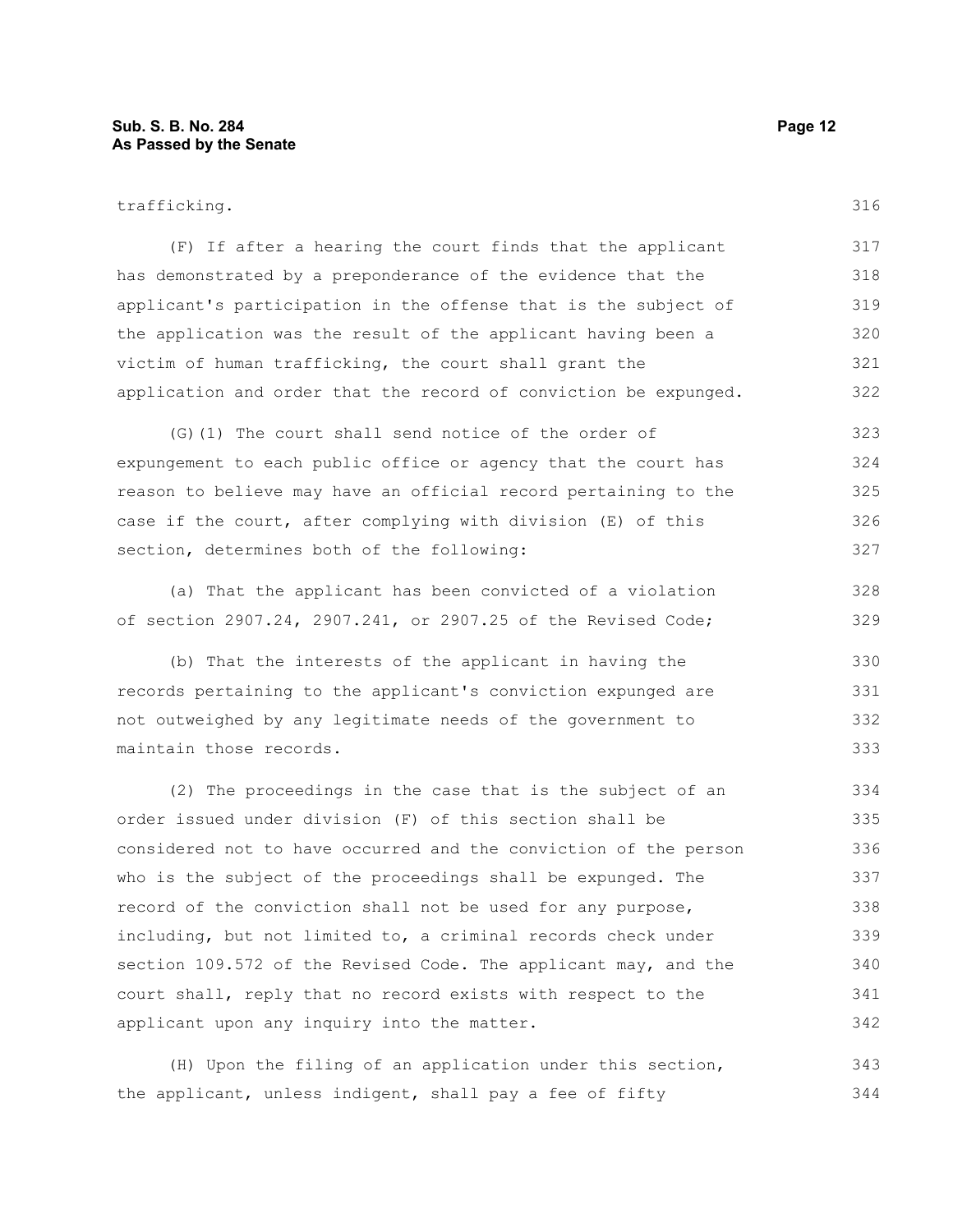dollars. The court shall pay thirty dollars of the fee into the state treasury and shall pay twenty dollars of the fee into the county general revenue fund. 345 346 347

|  |  |  |  | Sec. 2953.521. (A) As used in this section, "expunge" has   |  | 348 |
|--|--|--|--|-------------------------------------------------------------|--|-----|
|  |  |  |  | the same meaning as in section 2953.38 of the Revised Code. |  | 349 |

(B) Any person who is found not guilty of an offense by a jury or a court or who is the defendant named in a dismissed complaint, indictment, or information may apply to the court for an order to expunge the person's official records in the case if the complaint, indictment, information, or finding of not guilty that is the subject of the application was the result of the applicant having been a victim of human trafficking. The application may be filed at any time after the finding of not guilty or the dismissal of the complaint, indictment, or information is entered upon the minutes of the court or the journal, whichever entry occurs first. The application may request an order to expunge official records for more than one offense, but if it does, the court shall consider the request for each offense separately as if a separate application had been made for each offense and all references in divisions (B) to (H) of this section to "the offense" or "that offense" mean each of those offenses that are the subject of the application. 350 351 352 353 354 355 356 357 358 359 360 361 362 363 364 365 366

(C) The court may deny an application made under division (B) of this section if it finds that the application fails to assert grounds on which relief may be granted. 367 368 369

(D) If the court does not deny an application under division (C) of this section, the court shall set a date for a hearing and shall notify the prosecutor for the case of the hearing on the application. The prosecutor may object to the granting of the application by filing an objection with the 370 371 372 373 374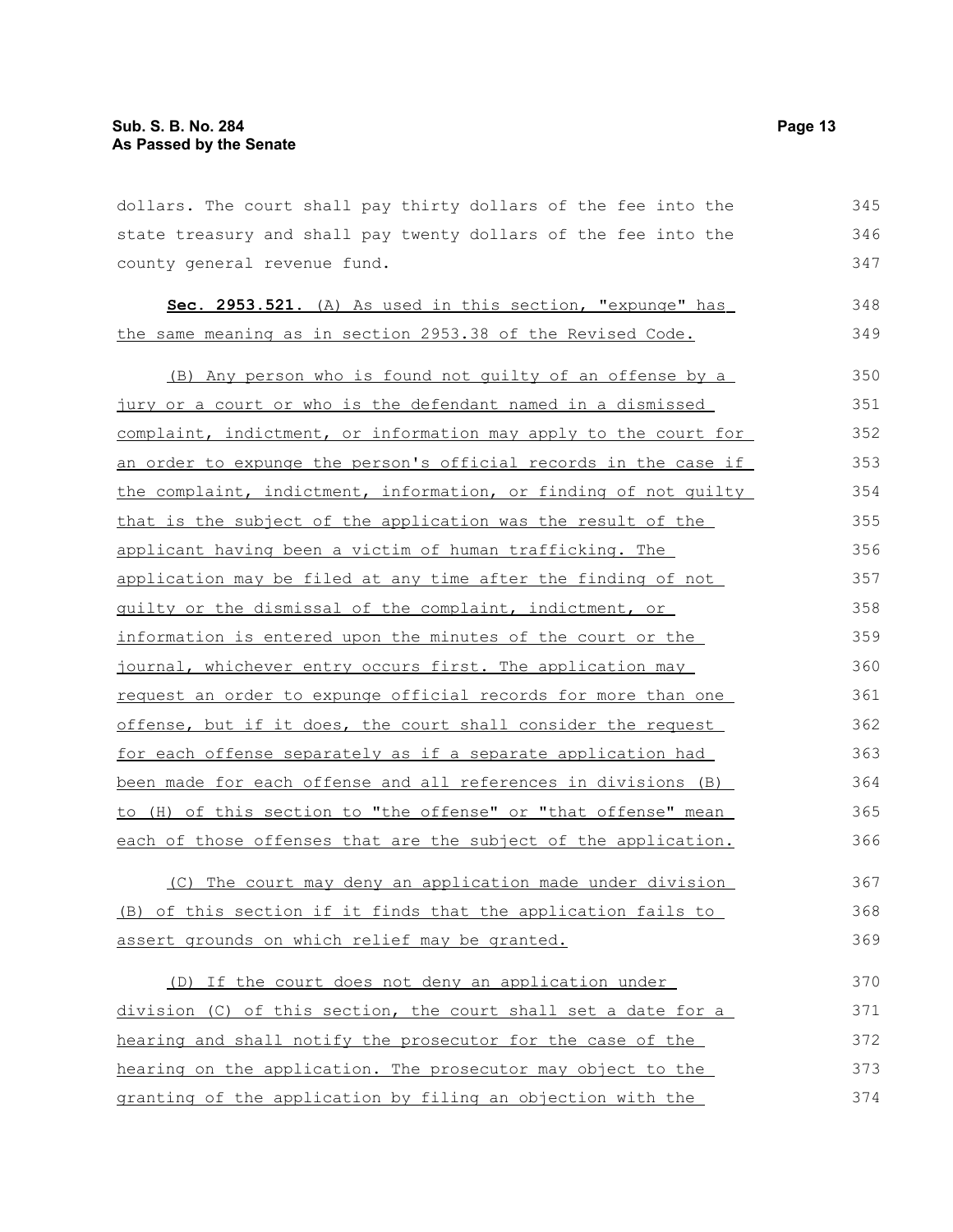| court prior to the date set for the hearing. The prosecutor      | 375 |
|------------------------------------------------------------------|-----|
| shall specify in the objection the reasons for believing a       | 376 |
| denial of the application is justified.                          | 377 |
| (E) At the hearing held under division (D) of this               | 378 |
| section, the court shall do all of the following:                | 379 |
| (1) If the prosecutor has filed an objection, consider the       | 380 |
| reasons against granting the application specified by the        | 381 |
| prosecutor in the objection;                                     | 382 |
| (2) Determine whether the applicant has demonstrated by a        | 383 |
| preponderance of the evidence that the complaint, indictment,    | 384 |
| information, or finding of not quilty that is the subject of the | 385 |
| application was the result of the applicant having been a victim | 386 |
| of human trafficking;                                            | 387 |
| (3) If the application pertains to a dismissed complaint,        | 388 |
| indictment, or information, determine whether the dismissal was  | 389 |
| with prejudice or without prejudice and, if the dismissal was    | 390 |
| without prejudice, whether the period of limitations applicable  | 391 |
| to the offense that was the subject of that complaint,           | 392 |
| indictment, or information has expired;                          | 393 |
| (4) Determine whether any criminal proceedings are pending       | 394 |
| <u>against the applicant.</u>                                    | 395 |
| (F)(1) Subject to division (F)(2) of this section, if the        | 396 |
| court finds that the applicant has demonstrated by a             | 397 |
| preponderance of the evidence that the complaint, indictment,    | 398 |
| information, or finding of not quilty that is the subject of the | 399 |
| application was the result of the applicant having been a victim | 400 |
| of human trafficking, the court shall grant the application and  | 401 |
| order that the official records be expunged.                     | 402 |
| (2) The court shall not grant the application and order          | 403 |